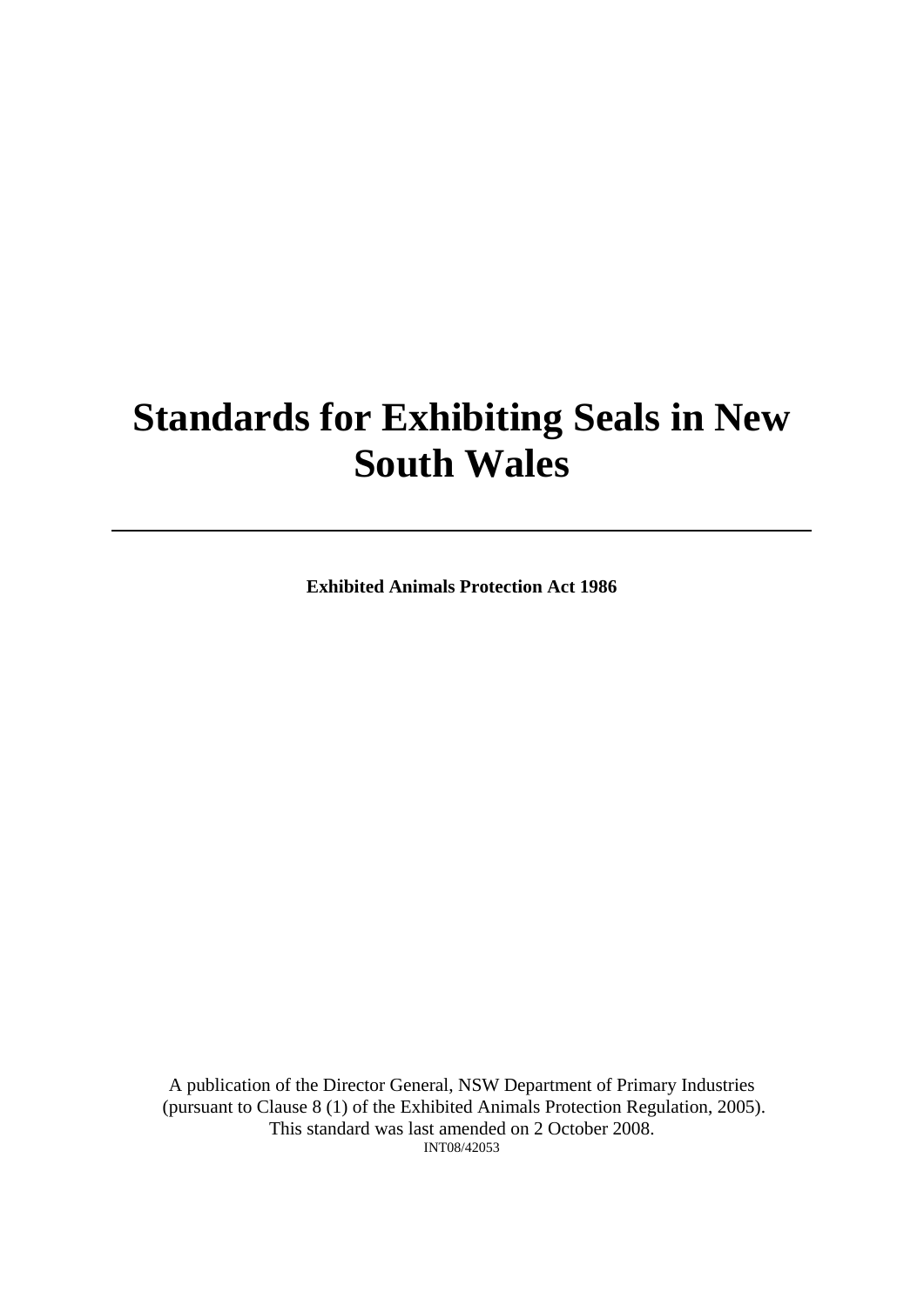| Clause 1<br>Clause 2   |  |
|------------------------|--|
|                        |  |
| Clause 3               |  |
|                        |  |
| Clause 4<br>Clause 5   |  |
| Clause 6<br>Clause 7   |  |
| Clause 8               |  |
| Clause 9               |  |
|                        |  |
|                        |  |
|                        |  |
| Clause 11<br>Clause 12 |  |
|                        |  |
| Clause 13<br>Clause 14 |  |
|                        |  |
|                        |  |
|                        |  |
|                        |  |
|                        |  |

## **Contents**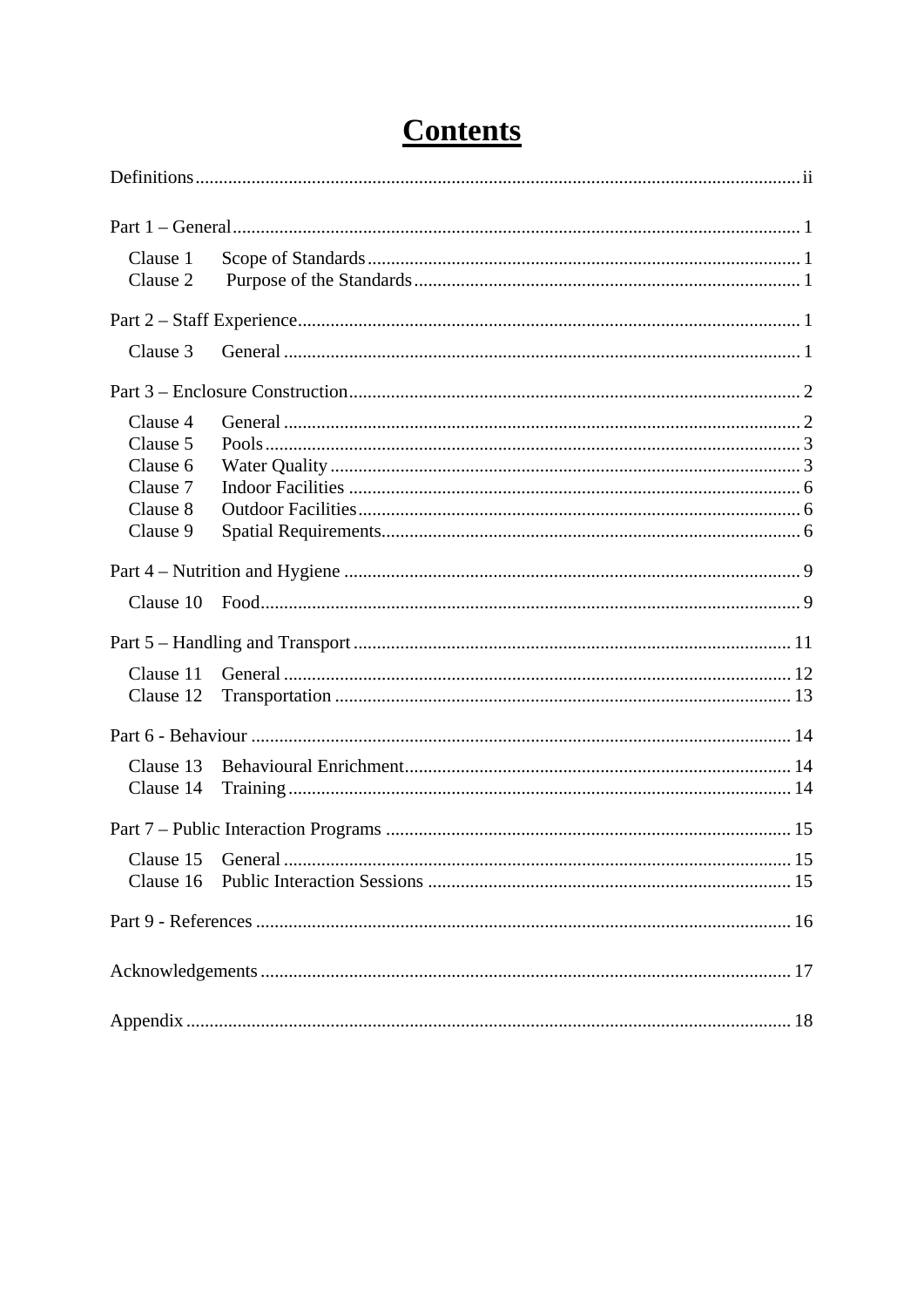## <span id="page-2-0"></span>**Definitions**

**Closed Water System** – A recirculating water system with minimal supplementation from an external water supply. Usually relies on filtration and chemical dosing systems to maintain water quality for prolonged periods.

**Conditioning** – A change in the frequency and form of behaviour due to the influences of the environment. It can be brought about by positive and negative reinforcement.

**Open Water Systems –** Seawater systems that rely on free flowing tidal water for their water supply. These systems are most often used in enclosed bays or estuarine situations.

**Public Interaction Program** – Where a member of the public is permitted by an animal display establishment licence holder, or qualified member of staff, to interact with seals. Interaction includes wading, swimming, snorkelling, scuba diving, touch and tactile sessions, guest photos and filming, and feeding by members of the public.

**Total Coliform Count (TCC)** – is the sum of all coliforms (including faecal) counted in a water sample.

**Seal** - for the purposes of this standard document a "seal" is defined as a member of the eutherian Suborder Pinnipedia and includes all species of seals, sea-lions, fur seals and the walrus.

**Semi-closed Water System –** Periodic influx of natural sea water (dump and fill systems, or systems with limited filtration capacity).

**Staff** – Employees of an authority holder.

**IATA** – International Air Transport Association.

**Appropriate Officer in Charge** – an employee of the licence holder deemed competent and qualified by the licence holder to manage the licensed animal display establishment and associated events in the absence of the licence holder (the requirements of such a person are further defined in Cluse 3(1) and (2)).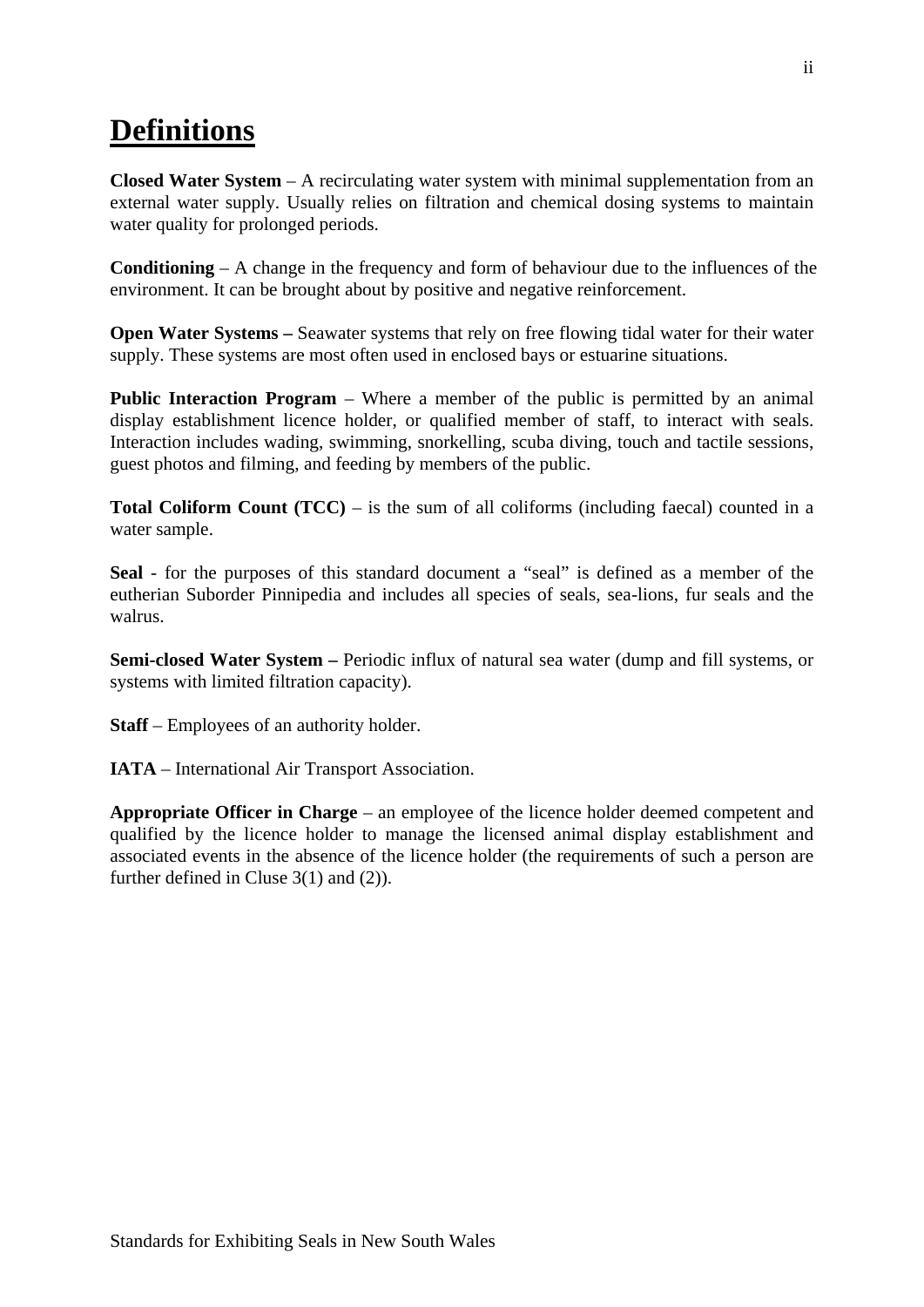## <span id="page-3-0"></span>**Part 1 – General**

- 1) These standards apply to all seals displayed, or kept for display, by exhibitors authorised under the Exhibited Animals Protection Act 1986 (EAPA) and must be used in conjunction with all other relevant existing standards and NSW Department of Primary Industries policies where appropriate, including:
	- General Standards for Exhibiting Animals in NSW.
- 2) An applicant may seek the Director-General's approval to any variation of the application of these Standards. An applicant would be required to satisfy the Director-General that the proposed variation is appropriate for the particular species for display. The Director-General if so satisfied may approve a variation in the particular circumstances.

**Clause 2 Purpose of the Standards**

- 1) The standards within this publication have been developed to maximise the welfare of animals in captivity and cover a range of areas including:
	- a) psychological and physical animal welfare;
	- b) educational value of exhibits;
	- c) public safety;
	- d) guidelines for new or existing displays; and
	- e) legal effect.
- 2) All areas provided within this document are minimum areas required. Exhibitors are encouraged to make enclosures larger than those listed in order to further increase the animal welfare benefit to the animals being held.

#### *Note*

Please note: All material found within the document in a box such as this one, is for information only.

## **Part 2 – Staff Experience**

#### **Clause 3** General

All staff responsible for the care of seals must have the following minimum experience and skills:

a) A demonstrated knowledge of seal natural history and husbandry;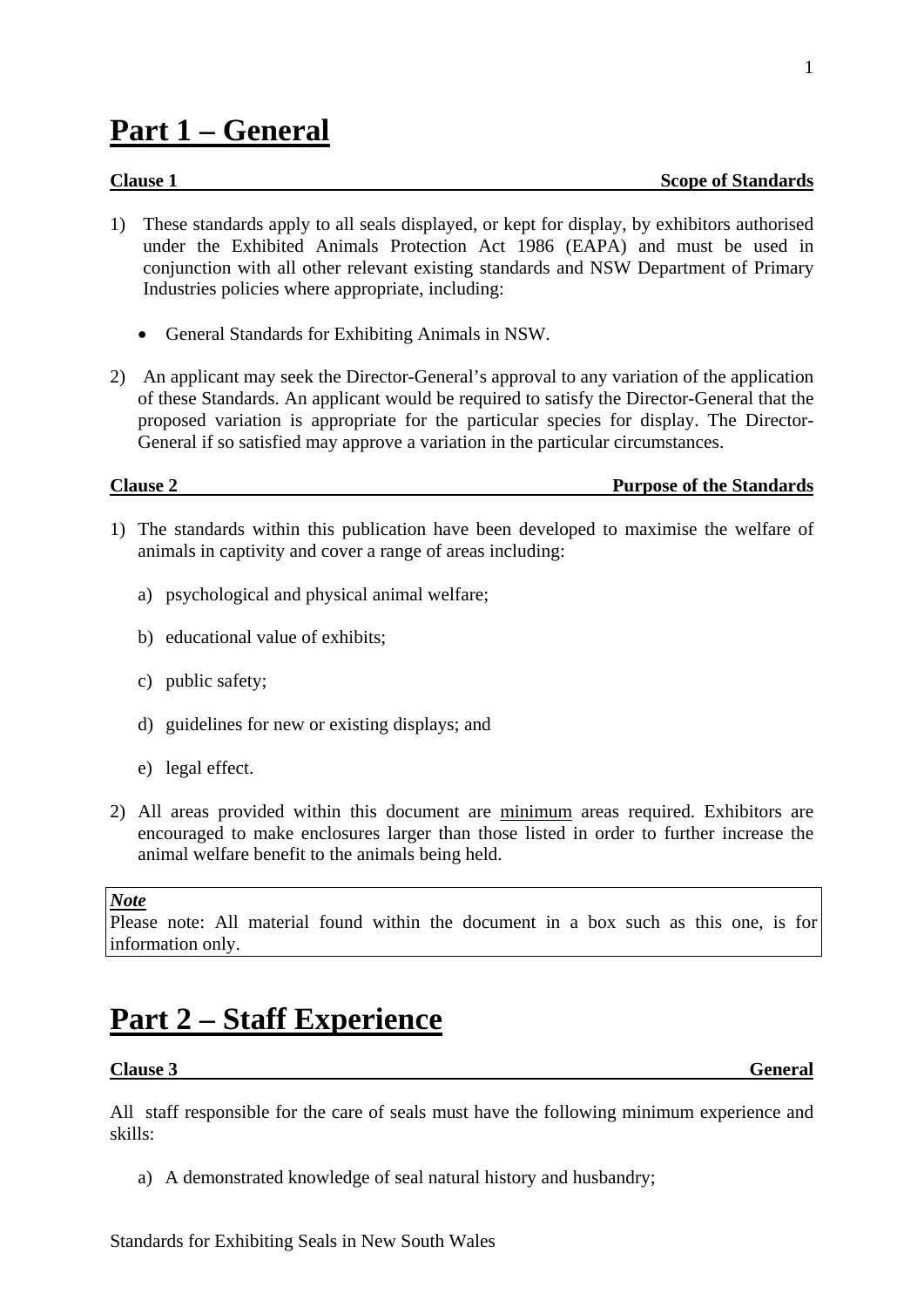- <span id="page-4-0"></span>b) A demonstrated knowledge of training and conditioning techniques for seals;
- c) Experience and competency in safe handling methods, minimising danger to seals, zookeepers or trainers and stress to animals;
- d) Experience and competency in the restraining and transporting captive seals;
- e) A demonstrated ability to identify abnormal health and behavioural and social problems relevant to the care of seals;
- f) A demonstrated understanding of good husbandry and maintenance of seal facilities; and
- g) A demonstrated understanding of water quality issues and chemistry relevant to the care of seals.

The person responsible for the care of seals should be included in the review and follow up of any research affecting the husbandry of the animals. Any research must be conducted in accordance with the *Animal Research Act 1985* and approved by the appropriate animal research ethics committee.

## **Part 3 – Enclosure Construction**

#### **Clause 4 General**

- 1) An enclosure housing seals must contain a pool of water and a dry haul out area that provides the enclosed seals with easy access to and from the water.
- 2) All enclosures housing seals must have appropriate stand off fences, or other measures, that prevent members of the public from being bitten by a seal in the enclosure or from falling into a pool.
- 3) Enclosures holding seals must not have any loose objects, sharp projections and/or edges that may cause injury or trauma to the animals, seal keepers/trainers and facility visitors, and be constructed to contain the seals and prevent unsupervised public from accessing the animals or the exhibit.
- 4) Holding enclosures and treatment facilities for seals that are safe to both animals and seal keepers/trainers must be provided.
- 5) A reliable source of clean salt water and adequate power must be available. Backup power and water supply must be available where the animals' well being depends upon a continuous source of water and/or power to maintain water quality or air quality.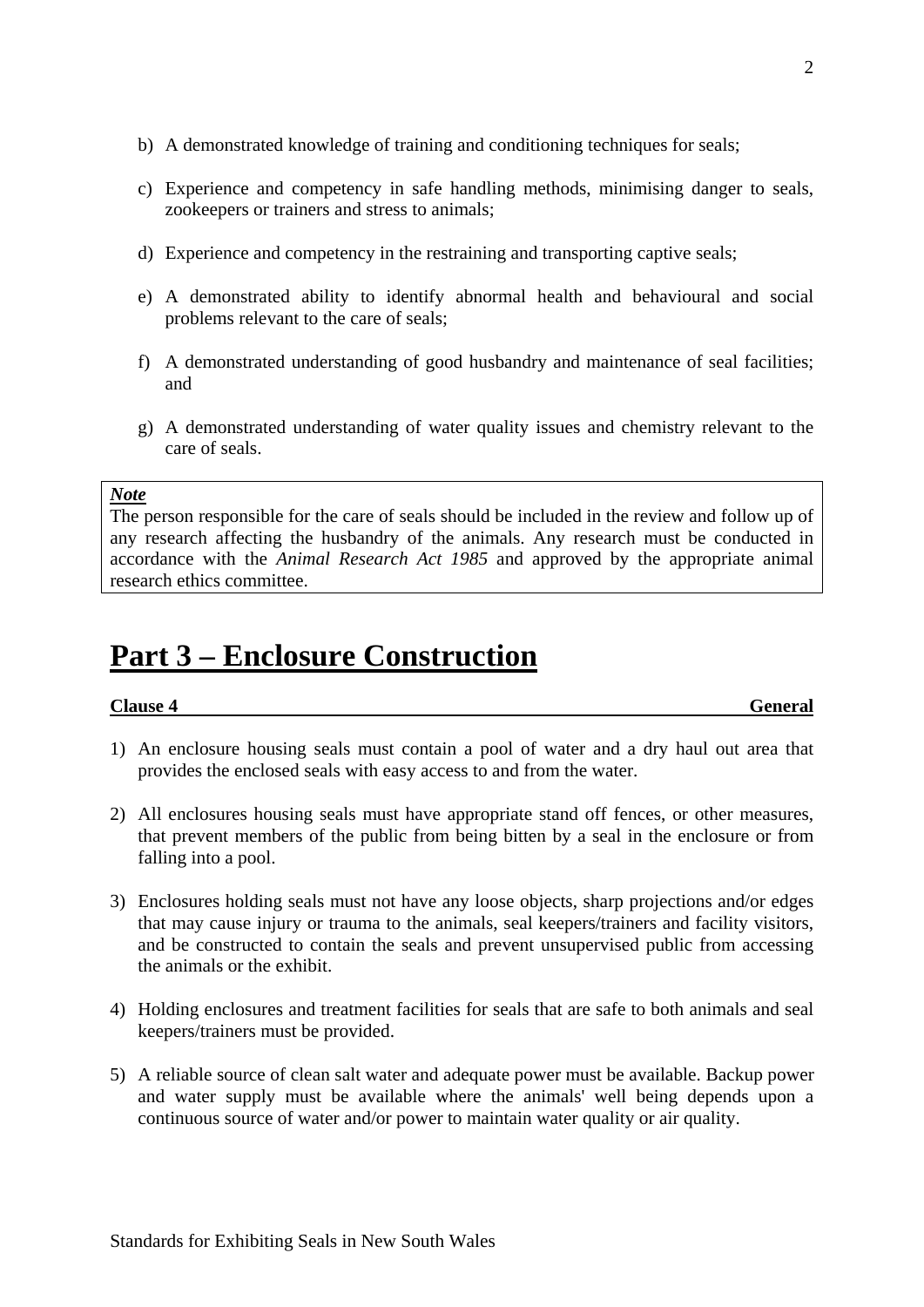- <span id="page-5-0"></span>6) Readily accessible facilities such as washrooms, basins, and showers with cleaning and disinfecting materials must be provided to facilitate cleanliness and sanitation among seal keepers/trainers.
- 7) Any power sources must have earth leakage protection.
- 8) As many seals develop ocular problems that may be caused or exacerbated by high levels of solar radiation, all seal facilities must have structures and characteristics that minimise the amount of incident and reflected light (e.g. dull, non-reflective surfaces on walls and above water structures that provide shade).
- 9) All above-pool areas (e.g. roofs, ceilings, walls, awnings etc) of any facility holding seals must be maintained to prevent the shedding of particulate or toxic material into any pool.

### **Clause 5 Pools**

- 1) Adequate drainage must be provided for all pools and must be located so that pools may be rapidly drained of water.
- 2) All pool floors must fall to a drainage point to facilitate complete pool drainage. Drains surrounding pools, including stormwater drains, must be placed to avoid standing water and bacterial build-up and must be arranged so that effluent does not flow back into pools holding seals.
- 3) Clause 5(2) does not apply to facilities that utilise clean natural marine water areas such as tidal basins, bays or estuaries for holding seals. However these facilities must take effective precautions to exclude debris and contaminants.
- 4) Facilities that utilise natural water areas such as tidal basins, bays or estuaries for holding seals must have a means to allow for the removal of any seals for veterinary or husbandry purposes or procedures with a minimum of stress and handling. This may be via training and behavioural conditioning, gating systems or raceways.

**Clause 6** Water Quality

- 1) Particulate animal and food waste, rubbish, or debris that enter any pool must be removed as soon as possible to maintain the required water quality and to prevent health hazards to the seals contained therein.
- 2) The wall and bottom surfaces of pools of water and dry resting areas holding seals must be cleaned as often as necessary to maintain the required water quality. When hazardous chemicals are in use, all animals must be removed from the area. Chemicals must not be stored in animal areas and must be far enough away to not contaminate any areas used by seals though leakage or gases.
- 3) Water quality must be maintained by filtration, chemical treatment or other means so as to maintain the health of the animals.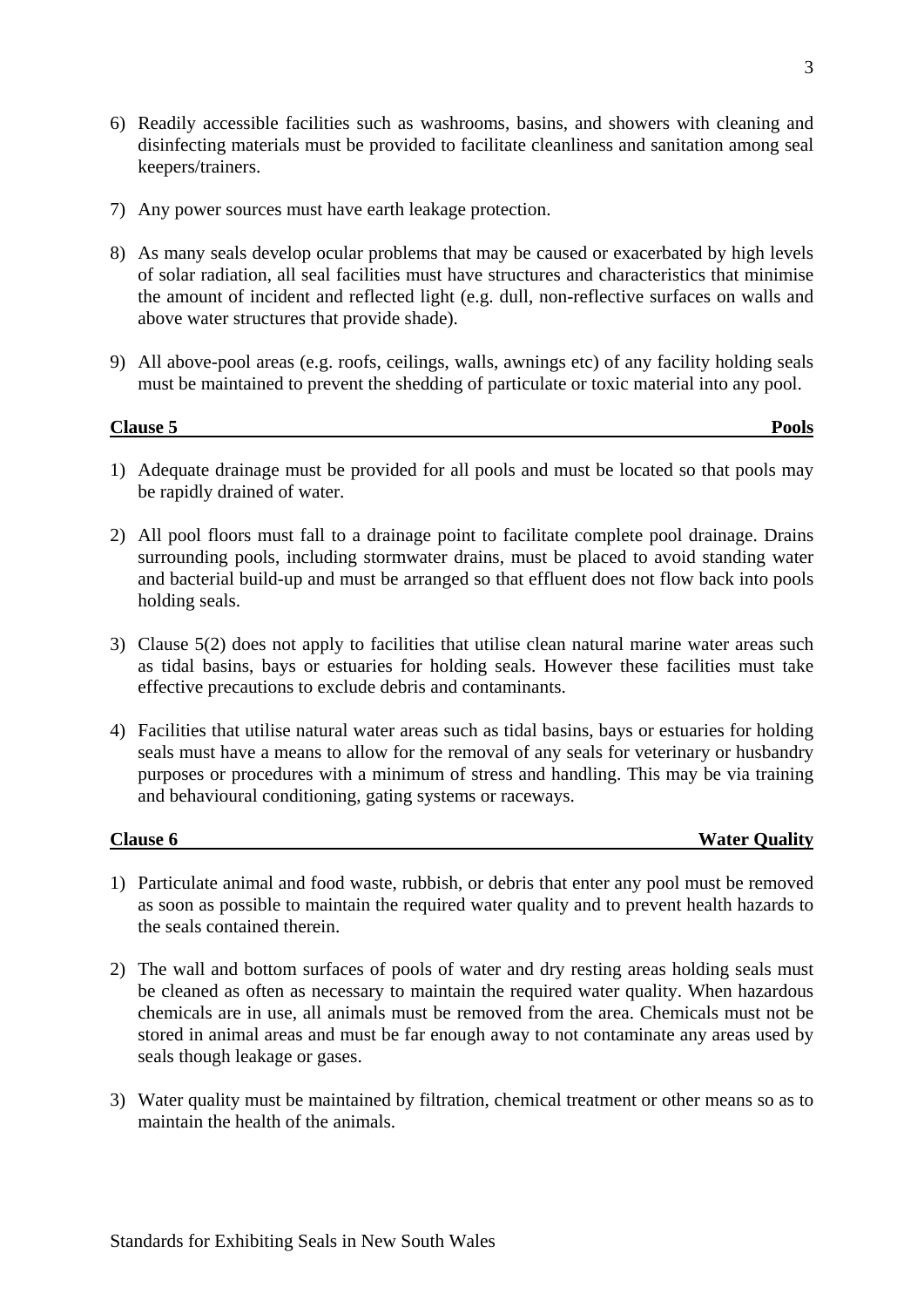- 4) Facilities using an open water system are exempt from pH and chemical testing unless chemicals are added to maintain water quality. However, testing for coliforms is a requirement in such facilities.
- 5) The median bacterial content in samples taken from each water body must be less than 150 faecal coliform colony forming units (CFU) per 100ml of water. Should a test show otherwise a second test must be taken 24 hours later. If this test shows greater than 150 CFU immediate action must be taken to reduce the CFU levels to below 150 within 24 hours.

### **Water Sample Collection and Analysis Methodology**

a) Collection of water samples.

As a guide, a minimum of five samples should be taken at regular intervals each month. It is recommended that samples be taken every six days as this will provide the five samples required for analysis each month and will also ensure that sample collection occurs on varying days of the week. This is important because different days have different water quality depending on the use of the pools by the animals.

- b) Analyse the samples for both faecal coliforms (now called thermotolerent coliforms) and enterococci.
- c) Analyse the data using a rolling-compliance approach.
- Take the results from the last five samples.
- Rank them from lowest to highest

### **Compliance Parameters**

As a guide, seal pool water in closed or semi closed water should have the following parameters:

- a) Faecal Coliform Bacteria: The median bacterial content in samples taken from each water body should not exceed 150cfu per 100ml of water. The second highest sample taken must be below 600cfu/100ml.
- b) Enterococci Bacteria: The median bacterial content in samples taken from each water body should not exceed 35cfu/100ml of water. The second highest sample taken must be below 100cfu/100ml.

This calculation should be completed each time a new result is received from the lab. The five most recent results must be used each time.

Note: If either the median of the second highest samples exceed the relevant guideline level for either indicator then the pool has failed the swimming guidelines, and the appropriate course of action must be taken immediately to rectify such issue.

c) pH: The pH of any pool water must be maintained within the range 7.2 - 8.4.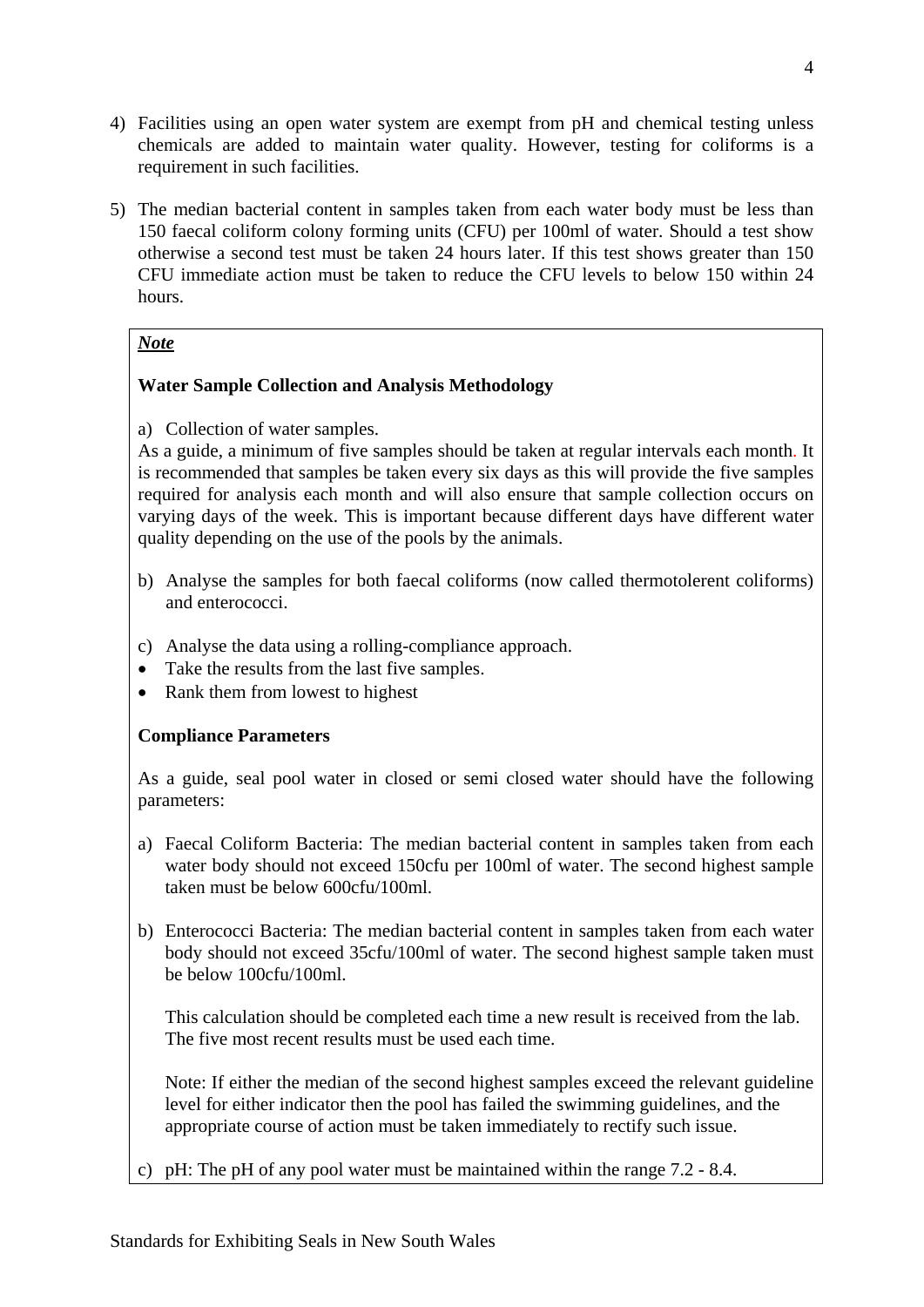- d) Salinity: The salinity of any pool water must be maintained within a range of  $26 36$ parts per thousand (grams/litre).
- e) Temperature: Generally the temperature of any pool water must not fall outside the temperature range experienced within the natural geographical range of the species. Where this is not achievable, the temperature range of a pool must not fall outside a range of temperatures that compromises the health of an animal. The maximum temperature range is 5 to  $28^{\circ}$ C. It is acknowledged that the temperature varies depending on the depth of water at any particular location in the pool. Therefore temperature readings should be taken within the main column of water.

There has been some contention regarding the maximum water temperature. Therefore it is suggested that a maximum water temperature of  $26^{\circ}$ C is kept, however temperatures up to 28<sup>°</sup>C may be acceptable until further evidence is provided.

- f) Suspended Solids: The total amount of suspended solids present in any pool must not exceed 1% by volume.
- g) Oxidants: When any oxidant is used, the daily average combined bromine level must not exceed 0.5 parts per million (ppm or milligrams/litre). The average free bromine level must not exceed 100% of the combined bromine level. In the event that combined bromine levels exceed 1.0mg/litre or tribroamines are found to be present, the situation must be rectified immediately. Total chlorine must be below 1.5 ppm, with the free chlorine no more than 0.7ppm. Higher combined and free bromine and chlorine levels may have deleterious effects as they are potentially toxic and may cause tissue or eye damage.
- 6) Sampling frequency must be at least once daily to determine pH, salinity and temperature.
- 7) Any changes in the normal operation of life support or environmental conditions such as excessive rainfall, water quality changes, runoff or algae blooms that may affect the water supply or pools would indicate testing is required. Substantive increases in biological loading would also indicate testing is required. Where facilities are using artificial seawater, testing must be done daily. These results must be recorded as part of the records of the facility.
- 8) Where continuous dosing is used, concentrations of chlorine, ozone, bromine or other oxidant and heavy metals used in the treatment of water inhabited by seals must be monitored and recorded not less than twice daily unless an appropriate sensor is used. Water must be monitored once daily if a sensor is used to guard against failure of equipment. If Oxidation Reduction Potential (ORP) electrode probes are used they must be cleaned and calibrated monthly.
- 9) The results of all tests for the water quality parameters as set out in Clauses 6(4) and 6(7) must be recorded in a permanent register of records for future reference.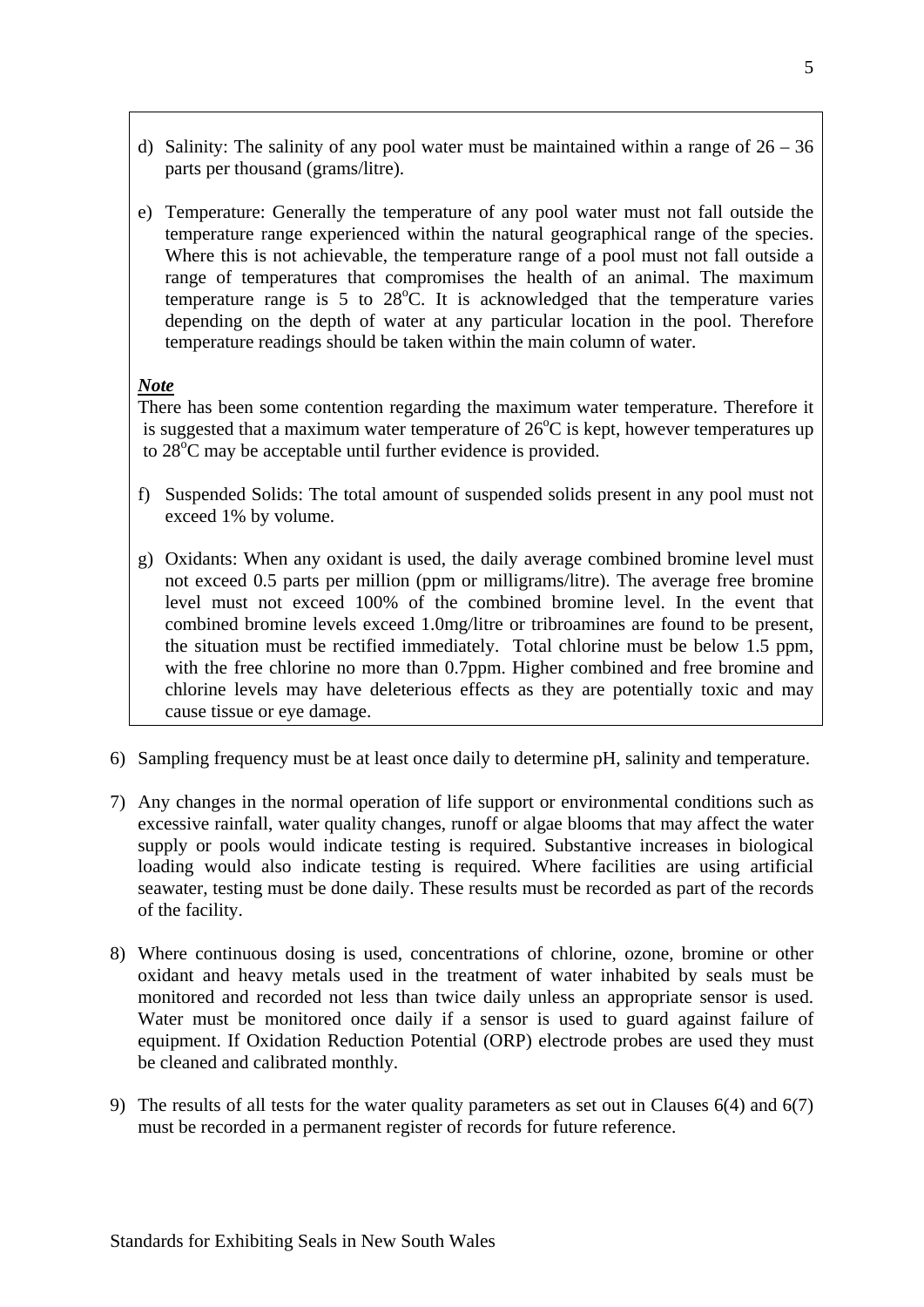6

- <span id="page-8-0"></span>1) The air and water temperatures in indoor facilities must be sufficiently regulated by heating or cooling to protect captive seals from extremes of temperature, and to provide for their good health and well-being and to prevent discomfort.
- 2) Indoor facilities for seals must be ventilated by natural or artificial means to provide a flow of fresh air for the seals and to prevent the accumulation of potentially noxious gases such as ozone, chlorine dioxide, carbon monoxide, carbon dioxide and objectionable odours.
- 3) Indoor facilities for seals must have ample lighting, by natural or artificial lighting, of a quality (i.e. intensity and spectral composition), distribution, duration and intensity that allows normal physiological and behavioural functions appropriate to the species involved. Daily access to natural light must be provided (except when veterinary or quarantine requirements may demand different circumstances).
- 4) The lighting provided must be sufficient to permit routine inspections and cleaning of all parts of the enclosure.

#### **Clause 8** Outdoor Facilities

1) Captive seals must not be held in outdoor facilities unless the range of air and water temperature (i.e. where the water temperature does not fall below  $5^{\circ}$ C nor rise above  $28^{\circ}$ C) to which they may be subjected during the period does not adversely affect their health and comfort.

#### *Note*

If a seal is moved from an indoor facility to an outdoor facility or vice versa, consideration may need to be given to acclimatisation to the range of temperature it will encounter in the new enclosure if it is significantly different than in the previous enclosure.

- 2) Natural or artificial shelter, which is appropriate for the species concerned when local climate conditions are considered, must be provided to all seals maintained in outdoor facilities, to afford any necessary protection from weather and direct sunlight.
- 3) In cases where temperatures are consistently high, cooling devices are to be in place to control the environment. For example water chillers, fans or sprinklers can be used.

#### **Clause 9** Spatial Requirements

- 1) Sufficient space must be provided both horizontally and vertically to enable animals to exercise, to protect them from undue dominance or conflict and to provide for their social, breeding, husbandry, psychological and physical well-being.
- 2) Exhibit enclosures and off-exhibit holding enclosures must have a pool and haul out area that satisfies the minimum requirements set forth below. Note that smaller enclosures may be utilised temporarily for neonatal care or for training purposes only.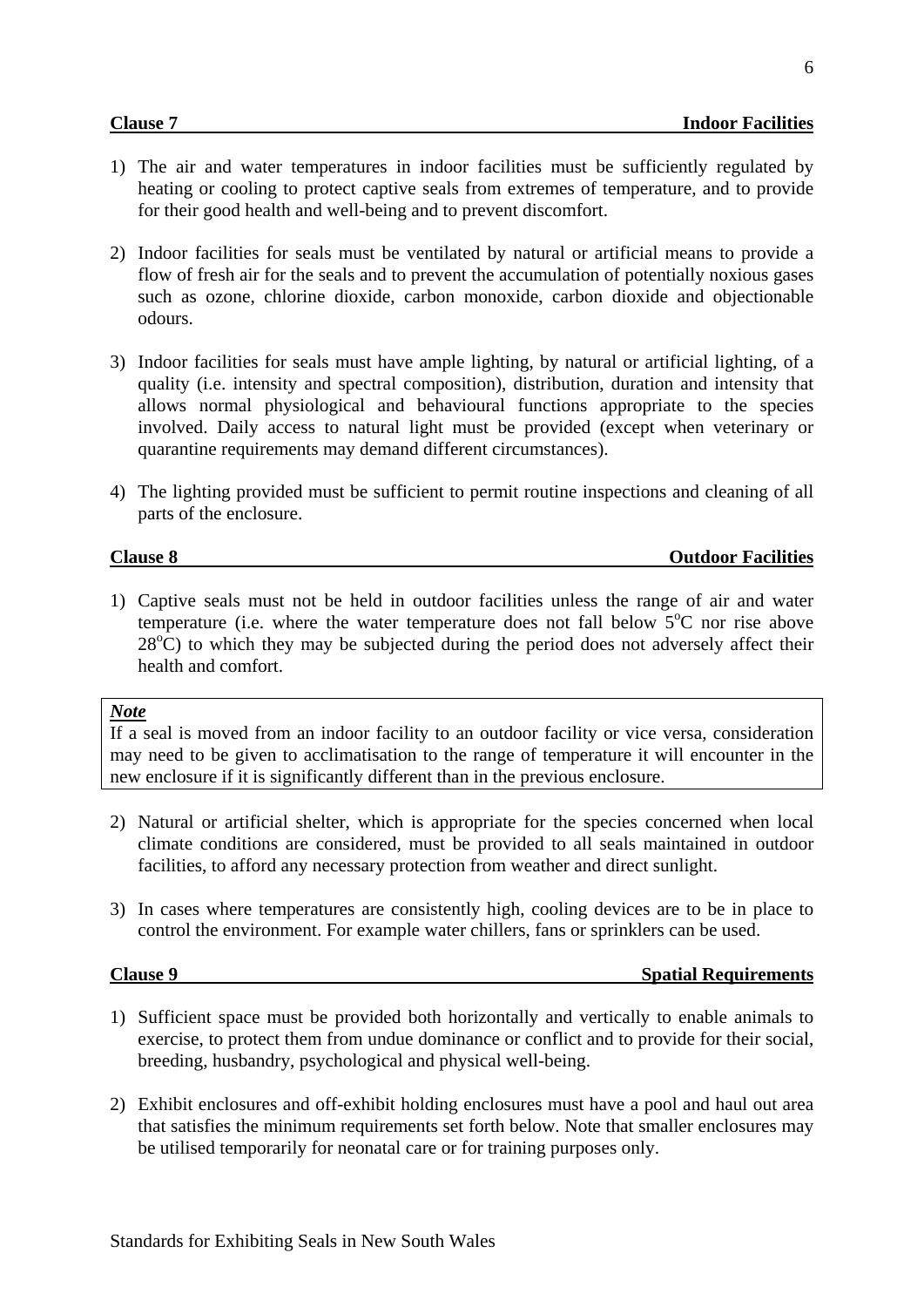#### a) Exhibit Enclosure Requirements

#### i) Species  $\leq$  2.5 metres in length (See Appendix)

For one to four animals:

Pool

| $60m^2$                                                                           |
|-----------------------------------------------------------------------------------|
| 200m <sup>3</sup>                                                                 |
| 2.0 <sub>m</sub>                                                                  |
| Must incorporate a vertical column of water that is 2.5m deep and 5m in diameter. |
| $25m^3$                                                                           |
| $15m^2$<br>Surface area per additional seal                                       |
|                                                                                   |

#### Haul Out Area

| Surface area               | $20m^2$         |
|----------------------------|-----------------|
| Area per additional animal | 5m <sup>2</sup> |
| Minimum dimension          | $1.5m$ .        |

#### ii) Species >2.5 metres in length - Leopard Seals

For one or two animals:

Pool

| $180m^2$                                                                       |
|--------------------------------------------------------------------------------|
| $600m^3$                                                                       |
| 3.0 <sub>m</sub>                                                               |
| Must incorporate a vertical column of water that is 3.4m deep and 7m diameter. |
| $200m^3$                                                                       |
| $90m^2$                                                                        |
|                                                                                |

#### Haul Out Area

| Surface area               | $32m^2$          |
|----------------------------|------------------|
| Area per additional animal | 16m <sup>2</sup> |
| Minimum dimension          | $2.0m$ .         |

iii) Species >2.5 metres in length - other than Leopard Seals

Pool and haul out areas for these species must be as approved by the Director-General.

#### c) Public Interaction Enclosure - Species  $\leq$  2.5 metres in length

For one or two animals: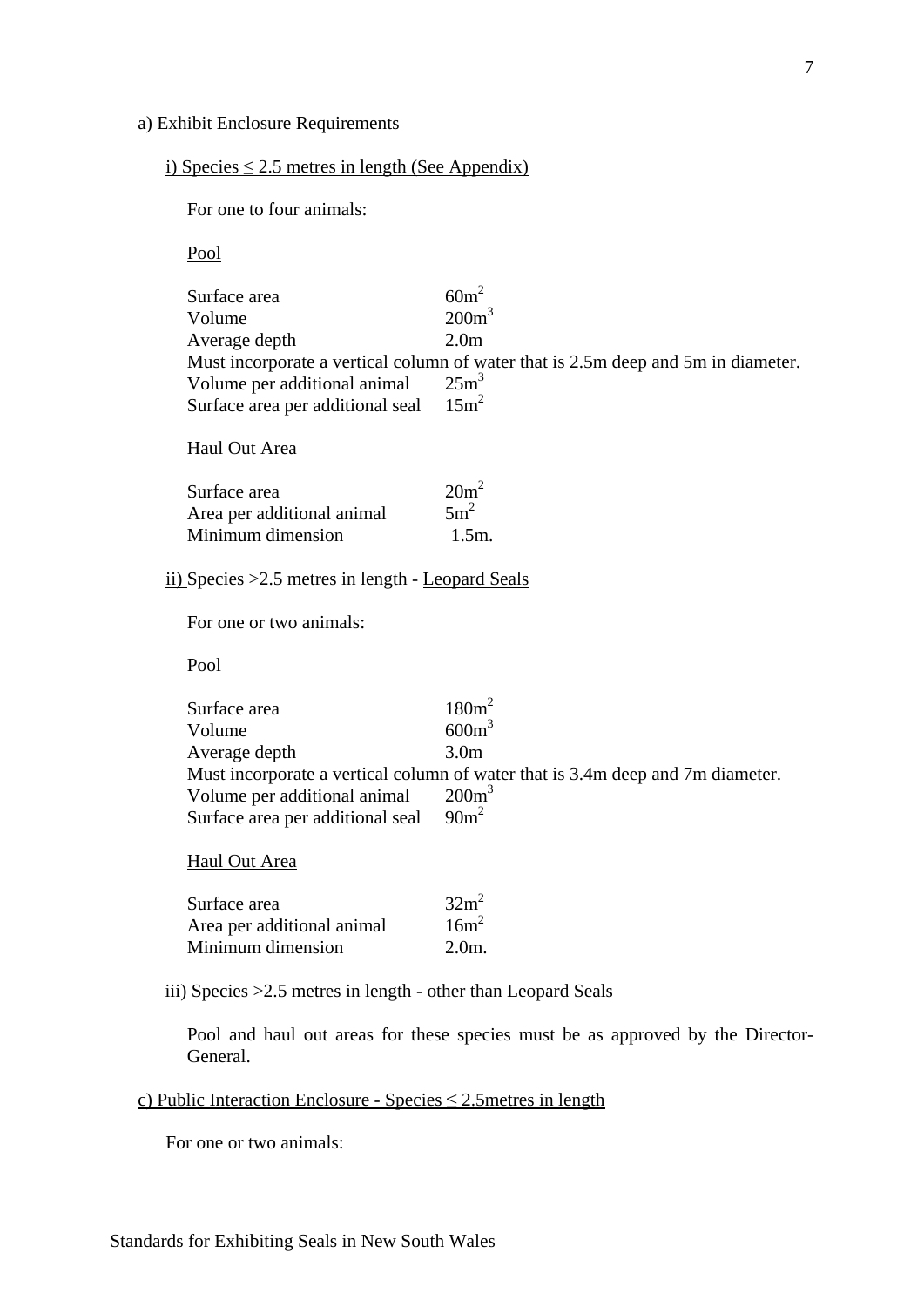#### Pool

| Surface area<br>Volume<br>Average depth | $30m^2$<br>100m <sup>3</sup><br>2.0 <sub>m</sub> |
|-----------------------------------------|--------------------------------------------------|
| Haul Out Area                           |                                                  |
| Surface area                            | $20m^2$                                          |

| Duriace area      | $\triangle$ $\overline{U}$ |
|-------------------|----------------------------|
| Minimum dimension | $1.5m$ .                   |

• Maximum time per day an individual seal is allowed to be displayed within one of these enclosures is two hours within a 24 hour period.

Note: Where minimum haul out dimensions apply, consideration should be given to allow additional room for public interaction program participants to occupy the same area without impacting on the minimum haul out dimension.

c) Short Term and Medium Term Off-exhibit Holding Enclosure Requirements

i) Species  $\leq$  2.5 metres in length.

For one or two animals:

Pool

| Surface area                  | $10m^2$           |
|-------------------------------|-------------------|
| Volume                        | $20m^3$           |
| Average depth                 | 2.0 <sub>m</sub>  |
| Minimum width                 | 2.0 <sub>m</sub>  |
| Volume per additional animal  | 10m <sup>3</sup>  |
| Surface per additional animal | 5.0m <sup>2</sup> |

Haul Out Area

| Surface area               | 5.0m <sup>2</sup> |
|----------------------------|-------------------|
| Minimum dimension          | $1.5m$ .          |
| Area per additional animal | 2.5m <sup>2</sup> |

ii) Species >2.5 metres in length - Leopard Seals

For one animal:

Pool

| 15m <sup>2</sup> |
|------------------|
| $50m^3$          |
| 3.0 <sub>m</sub> |
| 3.0 <sub>m</sub> |
|                  |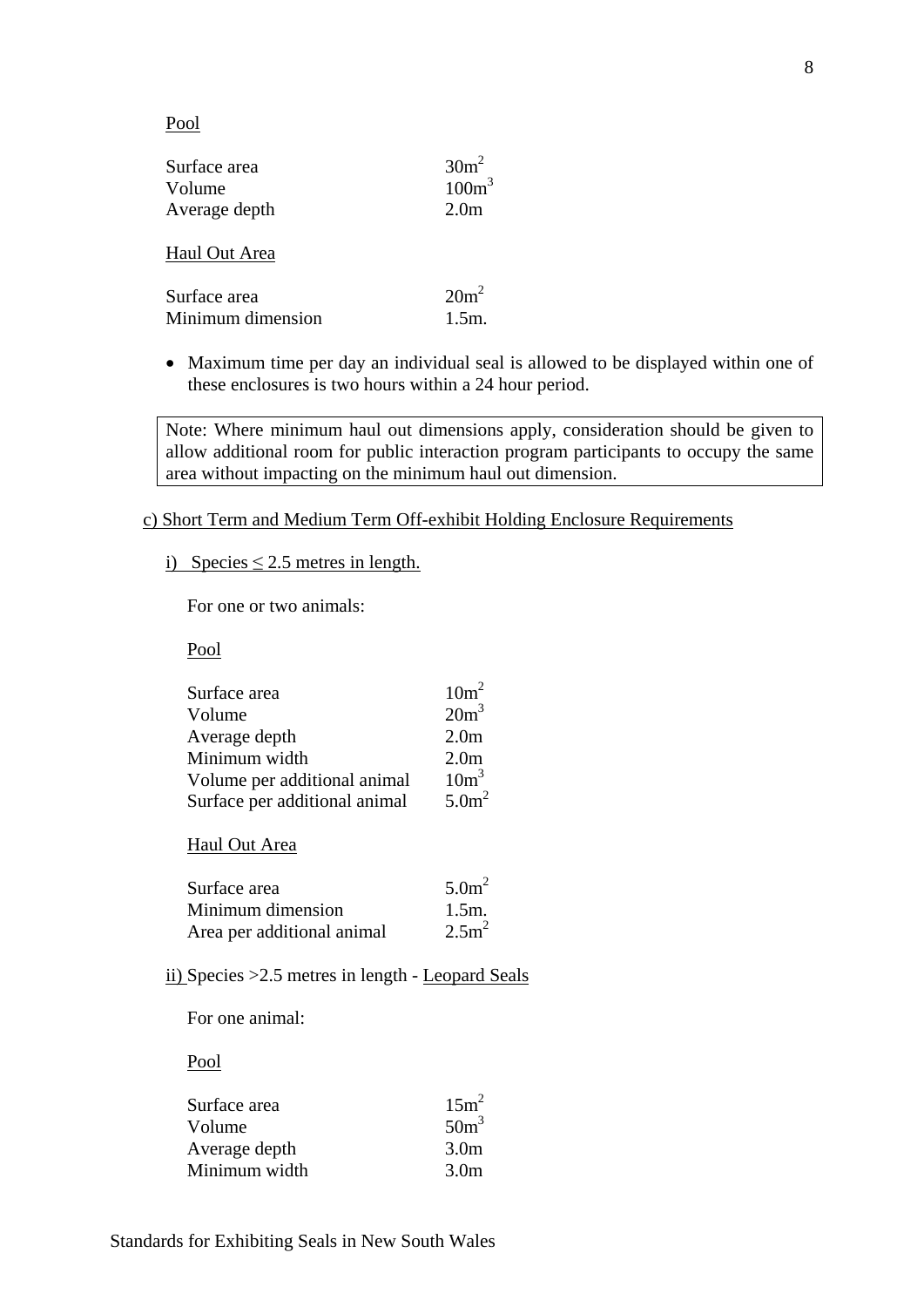<span id="page-11-0"></span>Haul Out Area

| Surface area      | 10m <sup>2</sup> |
|-------------------|------------------|
| Minimum dimension | $1.5m$ .         |

iii) Species >2.5 metres in length - other than Leopard Seals

Pool and haul out areas for these species must be as approved by the Director-General.

- 3) Authority holders must provide sufficient off-exhibit holding enclosures to remove all animals from the exhibit and maintain them in groups small enough to ensure protection from other animals or to allow isolation for treatment.
- 4) The haul out areas provided with each pool must allow all seals to haul out simultaneously without touching each other or causing significant conflict between individual seals.

## **Part 4 – Nutrition and Hygiene**

#### **Clause 10** Food

- 1) The food for seals must be wholesome, palatable, free from contamination, and must be of sufficient quantity and nutritive value to maintain all seals held in a state of good health.
- 2) The diet must be prepared with consideration for age, species, climatic conditions, size and type of seal being fed.
- 3) At least three species of fish must be offered on a regular basis to the animals to ensure a more varied diet and to ensure that the animals will continue to feed if a favoured species of fish is in short supply.

#### *Note*

As the availability of some food species may vary throughout the year the provision of at least three species of fish should be taken into account when planning seal diets.

- 4) All food storage facilities must be clean to guard against the contamination of perishable food supplies and must be defrosted as required to maintain the quality of the stored food.
- 5) No substance known to be, or which may be, toxic or harmful to a seal, must be stored or maintained in areas used for food storage.
- 6) Frozen fish must be hygienically packaged to minimise contamination, dehydration and freezer-burn.
- 7) All fish must be labelled with the catch date and date of packaging.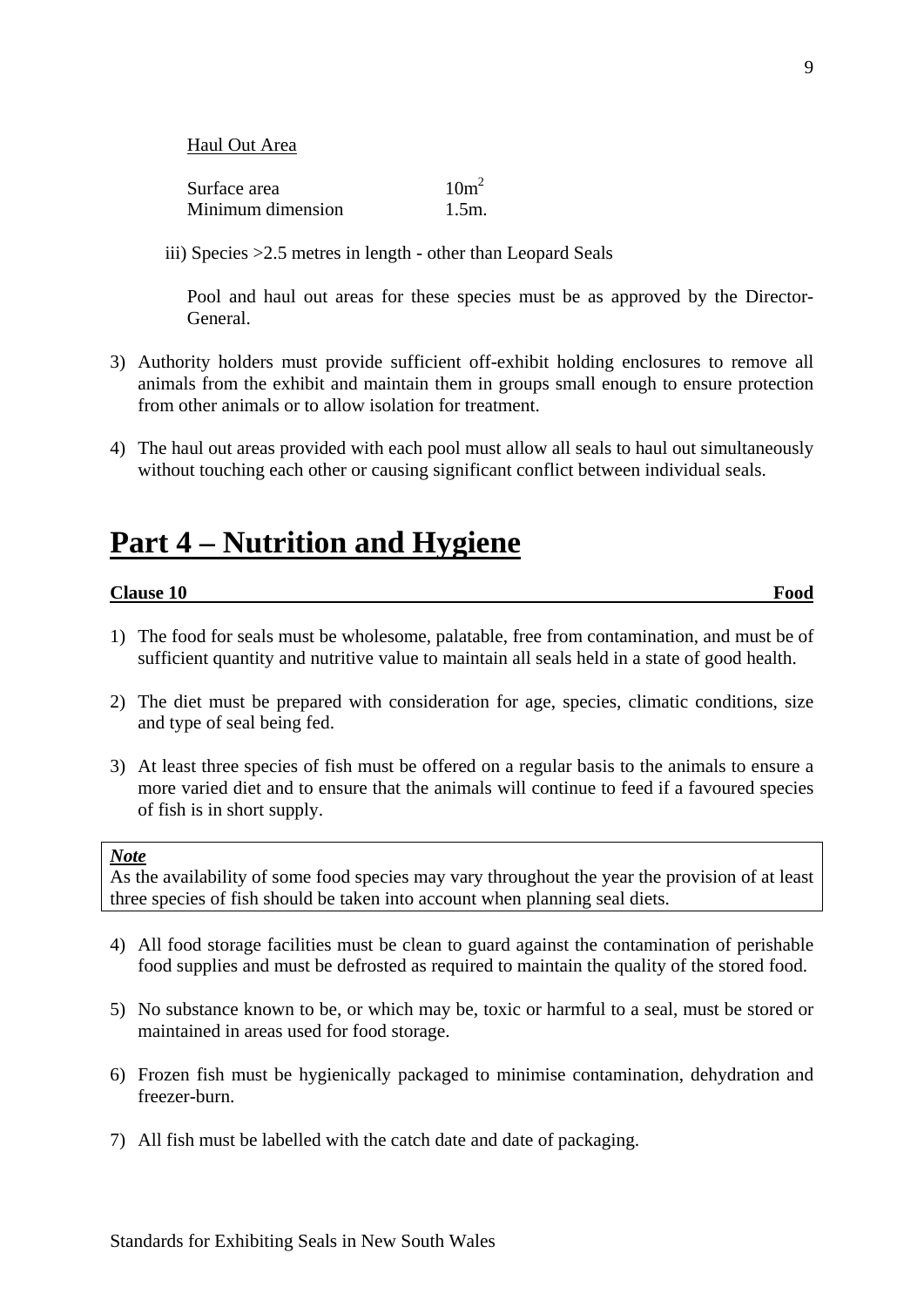- 8) Frozen fish or other frozen food must be stored in freezers that are maintained at a temperature below –20.
- 9) Tuna, mackerel, other scombroid fishes and any species particularly susceptible to fat and vitamin E deterioration or protein denaturing, must not be stored longer than three months. All other species of fish must ideally be used within a six month period. If stored longer than six months, quality tests must be carried out to ensure the quality of fish is fit for human consumption. Any fish that is deemed unfit for consumption must be discarded in a hygienic manner.

Scombroid poisoning is a potential health hazard whenever poorly preserved scombroid fish, are eaten over an extended period. Scombroid fish have high levels of histamine and when inadequately preserved or handled, histidine is decarboxylated to histamine. The toxic effects can be high, even without visible evidence of putrification. There is no direct evidence of scombroid poisoning in marine mammals as yet but this may be due more to a failure in recognising the problem. The best prevention appears to avoid feeding scombroid fishes that have been stored beyond their safe shelf life.

- 10) The length of time food and food supplements are stored, the method of storage, as well as the thawing of frozen food, must be conducted in a manner which minimises contamination and ensures that the food or food supplement retains nutritive value. This procedure must be documented for staff to follow. This precludes thawing using microwaves.
- 11) Thawing facilities must be clean and constructed of materials that can be readily and effectively cleaned and disinfected. Cooling facilities (e.g. refrigerator or icebox) must be provided for fish or other food that has been thawed and prepared for feeding each day.

#### *Note*

Frozen fish must be thawed in air at temperatures between 4-7  $\mathrm{^{0}C}$  to reduce contamination and reduce the loss of nutrients and moisture from the fish.

Thawing in saltwater (of  $\langle 25\%$  saltwater) or as long as the fish are in plastic bags is acceptable. Fish should be thawed at  $4\n-7^\circ$ C.

Following thawing the food must be held in chilled conditions  $(1-4<sup>o</sup>C)$  until just prior to feeding. There must be minimal use of cut food to minimise nutritional loss and bacterial build-up unless for specific veterinary or training purposes.

12) Any thawed fish not used within 24 hours must be discarded.

#### *Note*

Fish should be typically fed out within 12 hours of thawing.

- 13) Fish must not be fed frozen.
- 14) Food preparation and handling must be conducted so as to prevent contamination by harmful bacteria or chemicals and to ensure the nutritive value of the food.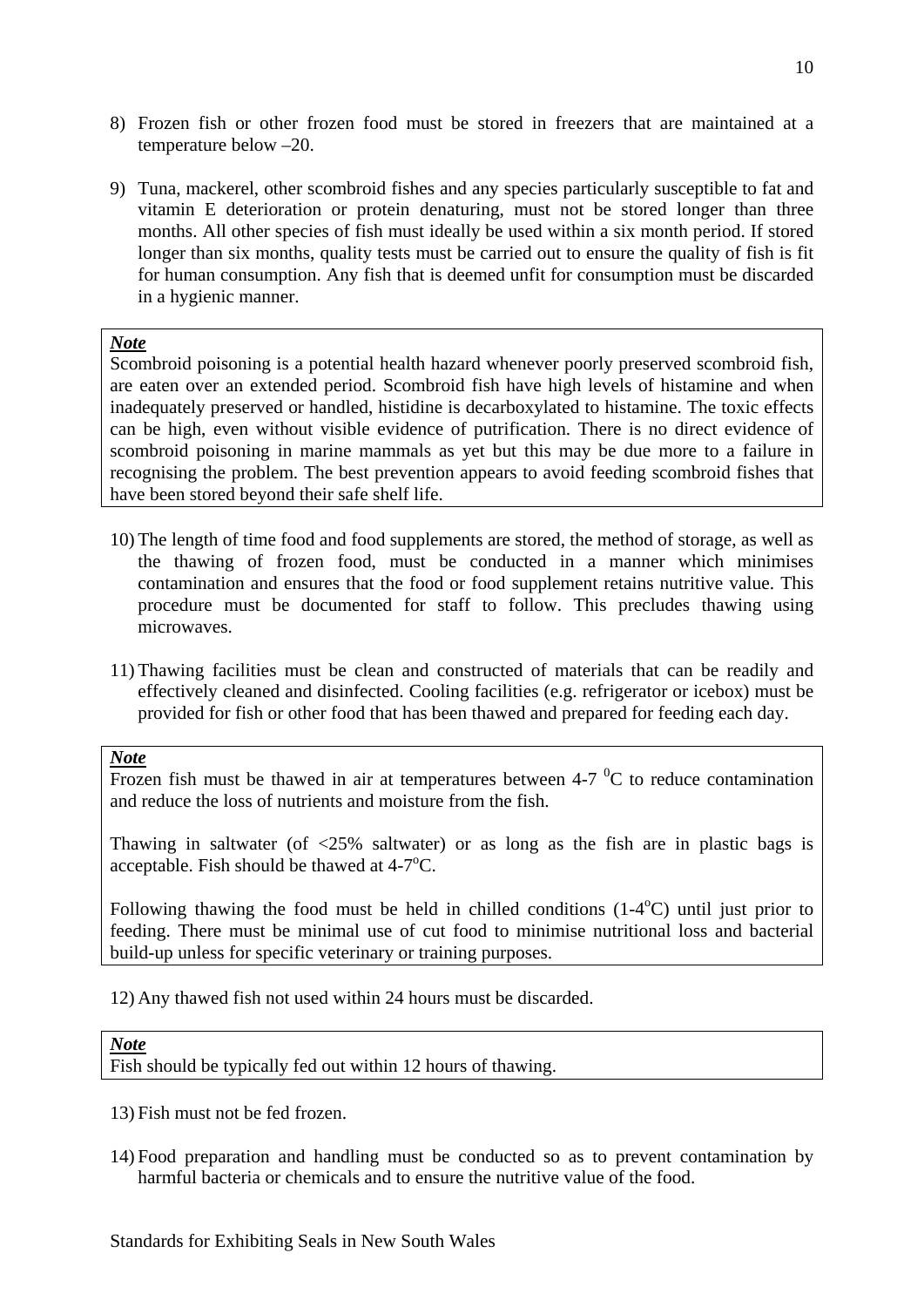- <span id="page-13-0"></span>15) Caution must be used in selecting any insecticide, particularly organochlorins, used and in its application in food preparation areas, due to the potential contamination of these into the food and subsequent absorption into the body fat of the seals. Any chemicals used must be approved for use by a veterinarian.
- 16) Impervious, non-porous containers and buckets that are easily disinfected and cleaned must be used for food handling.
- 17) All foods must be inspected just prior to feeding to ensure they are of suitable quality.

Suitably qualified seal keepers and trainers must have the appropriate experience for assessing the quality of fish. As a guide, a combination of any of the below criteria can be used to asses quality:

- Damage to fish
- Colour changes / lack of lustre / Gills greyish-yellow
- Protrusion of viscera
- Strong or Rancid odour / Sour smelling gills
- 'Flabby', soft and spongy feeling / General lumpy appearance
- Dehydrated skin / easily indented or breaks open when handled
- Dull / sunken / opaque / red bordered eyes
- Presence of mucous
- Sharp / pointed fins
- Unwanted fish specimens
- 18) All food utensils, other equipment and the facility itself must be effectively cleaned and disinfected to maintain hygiene.
- 19) No non-food dead animal must be placed in food-fish preparation, feeding areas or in a freezer used for the storage of food-fish.
- 20) Food must be offered at least twice a day, preferably more often, unless directed by veterinary treatment or other professionally accepted practice. Food intake for each animal during each day must be recorded. This provides a sensitive indicator of health and welfare.
- 21) Appropriate medication and food supplements must be routinely added to the diet as directed by a veterinarian.
- 22) Public feeding must only be permitted if it is done under the supervision of a uniformed seal keeper/trainer. Only food supplied by the facility where the seals are kept is to be fed to such seals by the public.

## **Part 5 – Handling and Transport**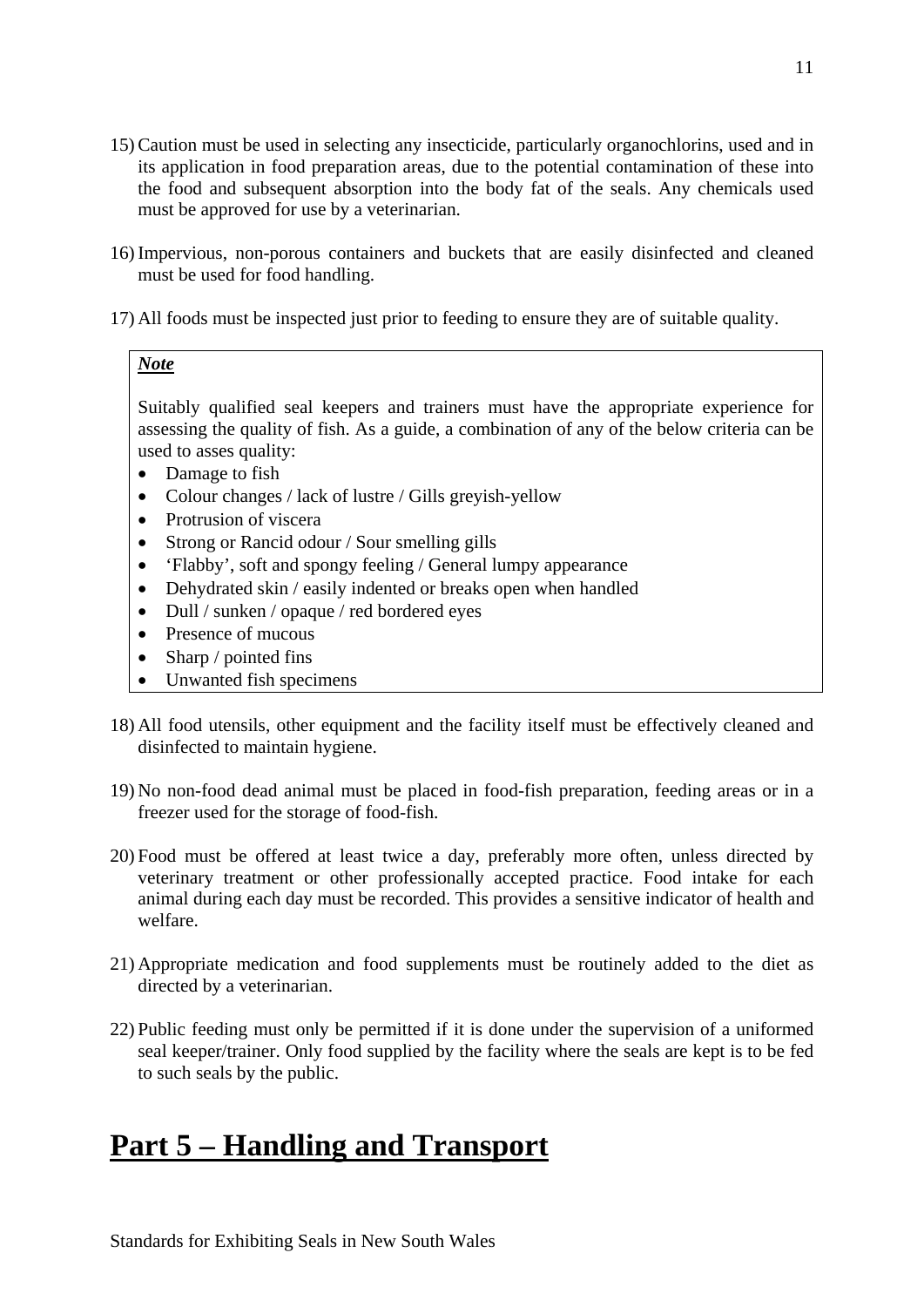12

- <span id="page-14-0"></span>1) Except in an emergency, only animals certified by an experienced veterinarian or curator, to be capable of withstanding the journey, can be transported.
- 2) Containers must be large enough to ensure that each animal has sufficient space to fully stretch in all normal postures.
- 3) All containers used for transporting seals via air between institutions or to off site displays must be built to IATA standards.
- 4) Animals transported other than by air must be transported in a manner that protects them from being:
	- a) injured by other animals;
	- b) injured by the transport container; and
	- c) exposed to unsuitable or stressful climatic conditions.
- 5) Animals must not be transported together in the same container.
- 6) The animal transport compartment must:
	- a) be structurally sound so that it is crush resistant and escape proof; and
	- b) be constructed in such a way that it will not injure any animal; and
	- c) allow for easy loading and unloading; and
	- d) allow frequent visual or environment (e.g. monitoring of ambient temperature) inspections to be undertaken; and
	- e) allow handling of transport containers without risk to the handlers; and
	- f) be designed to allow ease of cleaning and disinfection. If movable containers are used for transportation within vehicles these must be designed to control spillage of faeces and be disinfected after each use.
- 7) The animal transport vehicle must incorporate:
	- a) facilities to securely fasten transport containers to prevent them moving within the vehicle; and
	- b) a vehicle exhaust system that does not pollute the air inside the vehicle; and
	- c) a barrier between the animals and the driver's compartment strong enough to hold the weight of animals and their containers in the event of an accident.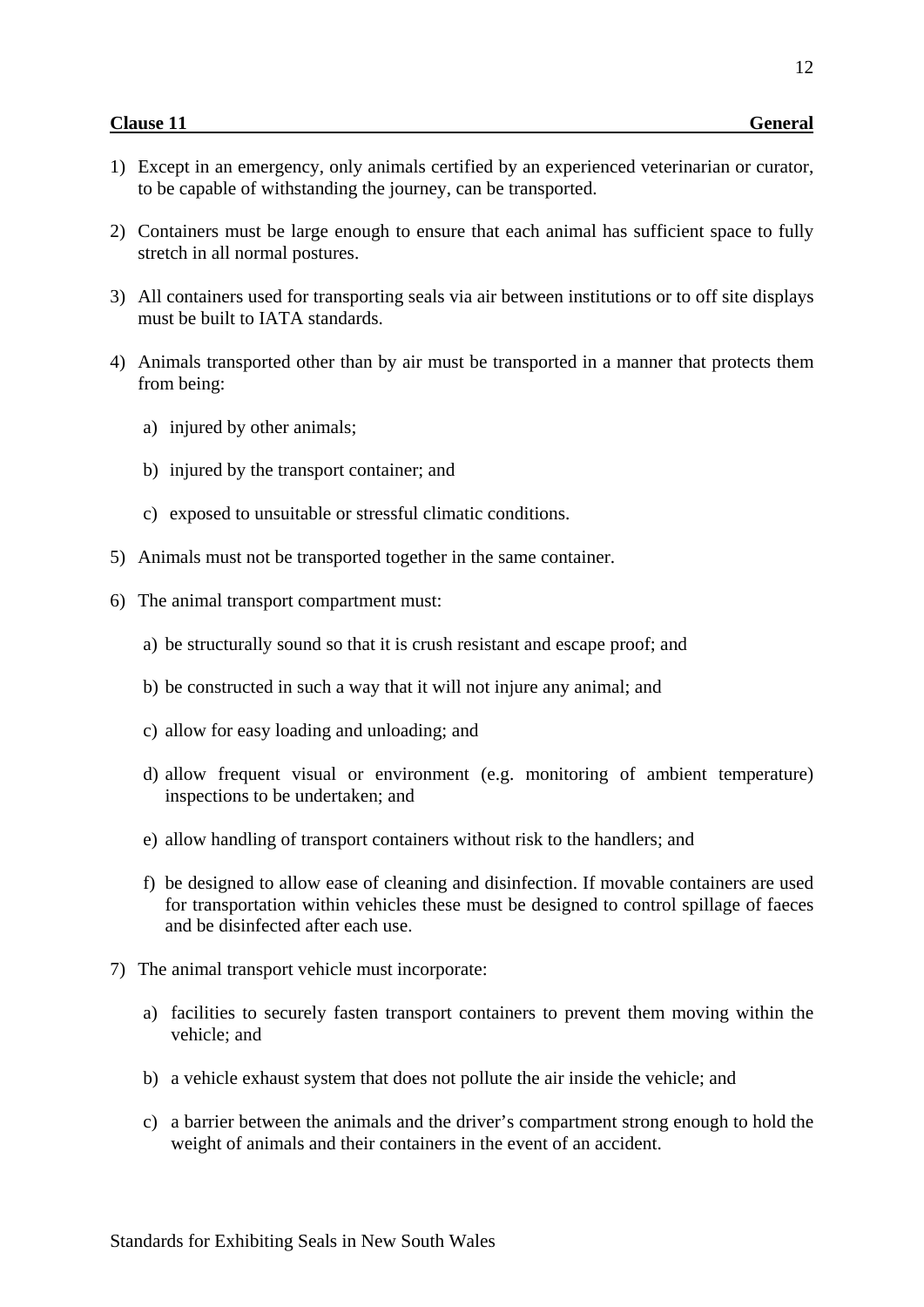<span id="page-15-0"></span>Animals are susceptible to injury or the exacerbation of sub-clinical infection during loading, handling and transportation. These problems often arise due to cumulative stresses. Common stressors include:

- a) unusual yarding and handling;
- b) deprivation from food and water;
- c) changes in climatic conditions;
- d) overcrowding or isolation, unfamiliar surroundings, noises and sensations;
- e) inappropriate care during road transportation; and
- f) physiological responses associated with pregnancy and lactation.

The greater the number of stressful experiences you can remove from the transport experience, the better the chances of the animal arriving at its destination in the same condition as it departed.

### **Clause 12** Transportation

- 1) The authority holder or appropriate officer in charge must ensure that a sufficient number of experienced staff accompany animals during transport, to ensure compliance with these standards.
- 2) An authority holder or appropriate officer in charge must have a documented contingency plan detailing how the person in charge is to manage the animals in the event of an accident, breakdown or escape of animals while transporting the animals.

#### *Note*

For many animals it is recommended that inspection of animals be carried out by the person in charge, not more than two hours after the commencement of a journey, and thereafter at maximum intervals of two hours. During these inspections clean fresh water should be offered to all animals.

Temperature probes can be installed into boxes or the compartment carrying animals and temperature reader can be fixed to the dashboard of the car to allow constant monitoring.

The inclusion of additional food and water, and ideally a generator to power a fan to allow air flow, in the event of a vehicle breakdown should be included on the transportation vehicle.

- 3) Veterinary assistance must be sought as soon as possible for animals seriously injured during transportation to or from the display site.
- 4) All animals must be checked as soon as possible upon arrival at the display destination.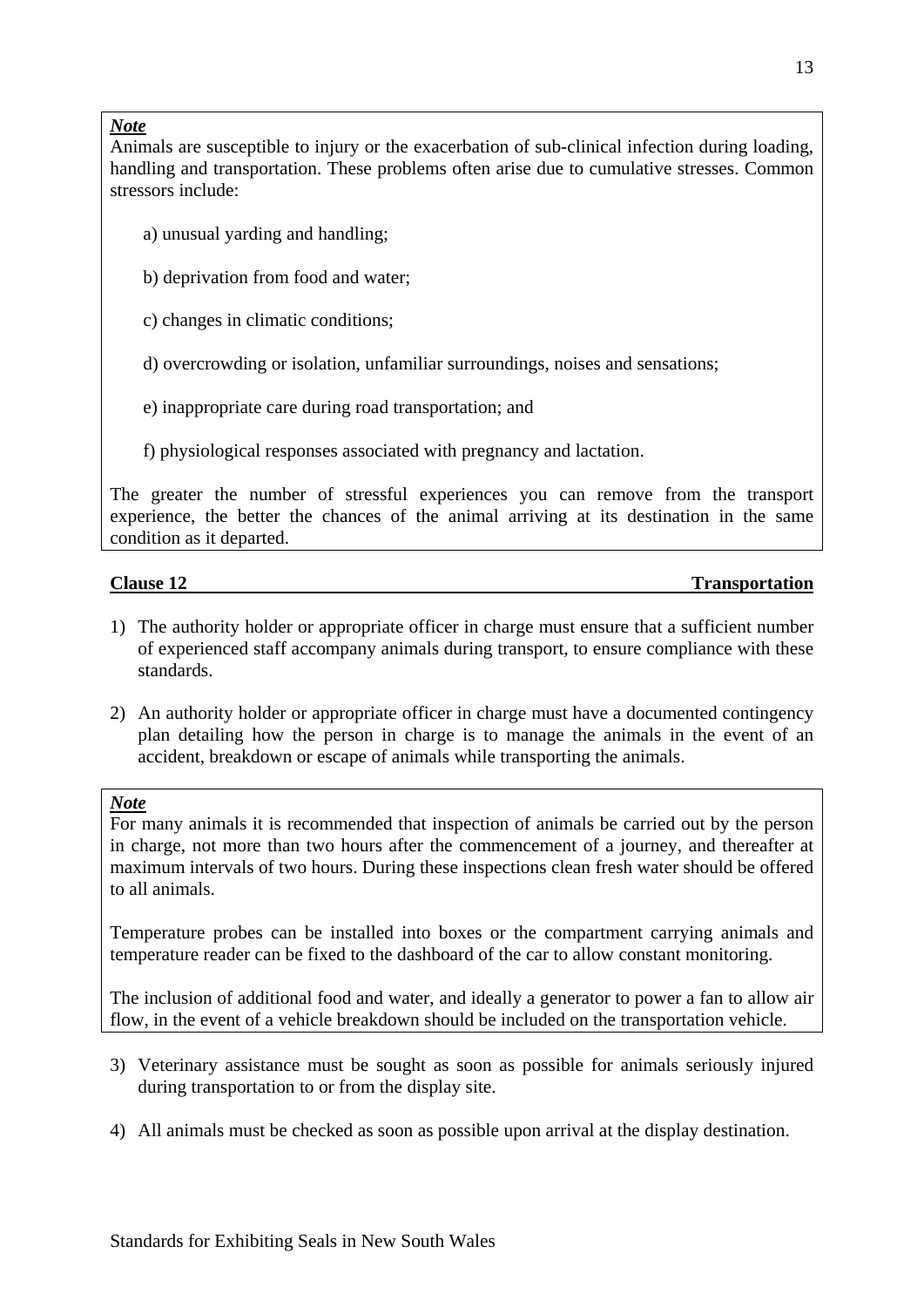- <span id="page-16-0"></span>5) Where animals are to be displayed within an enclosure, they must, where possible, be released directly into the exhibit enclosure from the transport vehicle or container. If the animal must be walked from the transport vehicle to the exhibit the authority holder must ensure appropriate crowd control is in place and that the animal does not walk on unsuitable substrate i.e. Slippery floors.
- 6) Seals that are temporarily removed from their exhibit must be removed in accordance with the Standards for Exhibiting animals during Temporary Removal in New South Wales and under an approved Temporary Removal application or Standard Operating Procedure.

## **Part 6 - Behaviour**

#### **Clause 13 Behavioural Enrichment**

- 1) Institutions holding seals must undertake measures to provide enrichment and reduce boredom and stereotypic behaviours. This can be in form of enrichment activities, socialisation, training or other activities that present the animals with a range of psychological and physiological stimuli.
- 2) Social species of seals must not needlessly be deprived of the company of other seals. However inter- and intra-specific aggression, sex ratios, and individual compatibility need to be considered. When it is necessary to maintain a seal in isolation, appropriate human attention and boredom-reducing activities must be provided.

#### **Clause 14** Training

- 1) Training of seals must be done by, or under the direct supervision of, a suitably qualified trainer as outlined in Clause 3.
- 2) All seals must be trained to undergo routine veterinary examinations as required by the veterinarian on a case by case basis
- 3) Any seal suffering any disease, debilitating condition, sickness or behavioural trait that may cause a risk to itself, another animal or people when required to perform, must not be used in any performance until such conditions are cured or behavioural traits remedied.
- 4) A seal can be trained to occupy an area less than minimum standard dimension provided that:
	- a) it occupies the specified area for a maximum time of 30 minutes.
	- b) it is under supervision at all times, and that it displays positive behaviour while occupying the area.
	- c) the area is identified for a specific purpose for which a training program can accommodate for. Examples of such uses include restraint for veterinary purposes, transport training, and for staging / entry into other areas.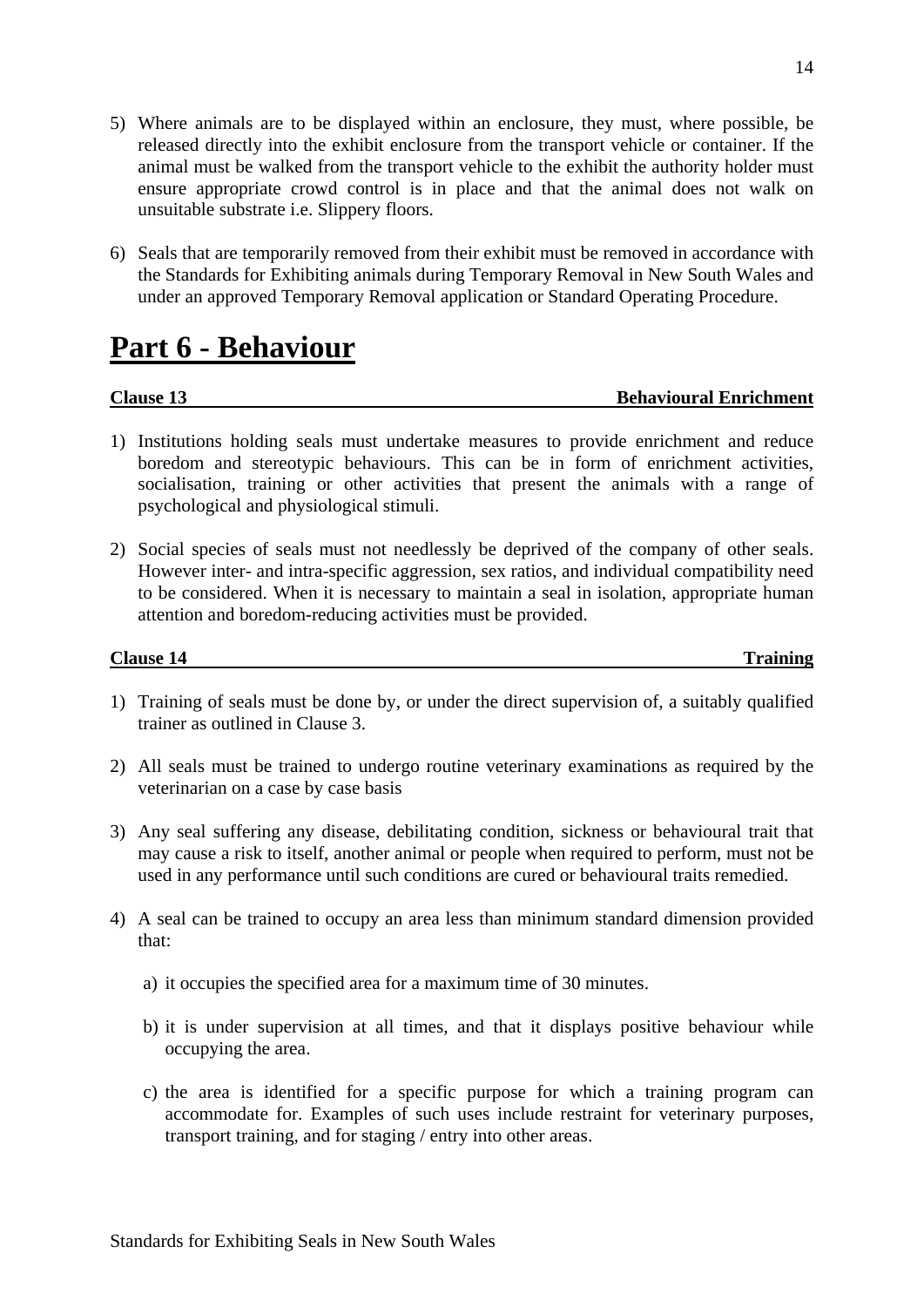## <span id="page-17-0"></span>**Part 7 – Public Interaction Programs**

### **Clause 15** General

15

- 1) Public interaction programs must be supervised by a suitably qualified seal trainer.
- 2) Interactions with the public may occur outside the exhibit if the seals are appropriately trained to ensure the safety of the visitors and animals.
- 3) All public interaction programs must be designed to minimise the risk of injury to visitors and animals involved in the program.
- 4) Only animals in good health and suitable temperament are to be used in an interactive program.
- 5) All seals used in public interaction programs must be fully trained and conditioned to human contact so that they respond with appropriate behaviour to seal trainers involved in the interactive program.
- 6) The seal trainer must be able to gain stimulus control of the seals at all times during the interaction program.

#### *Note*

'Stimulus control' includes the ability for trainers to either call back (recall) seals to holding, to move to a station, or to target an object on cue.

7) The water clarity must be sufficient to allow the seal trainer to observe the interaction of animals with members of the public.

**Clause 16 Public Interaction Sessions** 

- 1) Participants involved in the interaction program must be briefed on appropriate behaviour.
- 2) Two trained keepers must always be present while the interaction is being conducted. One trainer must have the animal under direct stimulus control and the second trainer must remain in close proximity to the animal observing the session at all times.
- 3) All seals participating in Interaction sessions must be trained in recalls.
- 4) Keepers responsible for the interactive session must be able to gain control of the animals used in the session, and must have a working knowledge of the precursors associated with aggression.
- 5) Where visitors are permitted to enter a seal pool, the following guidelines apply:
	- a) No more than ten human participants for each animal involved;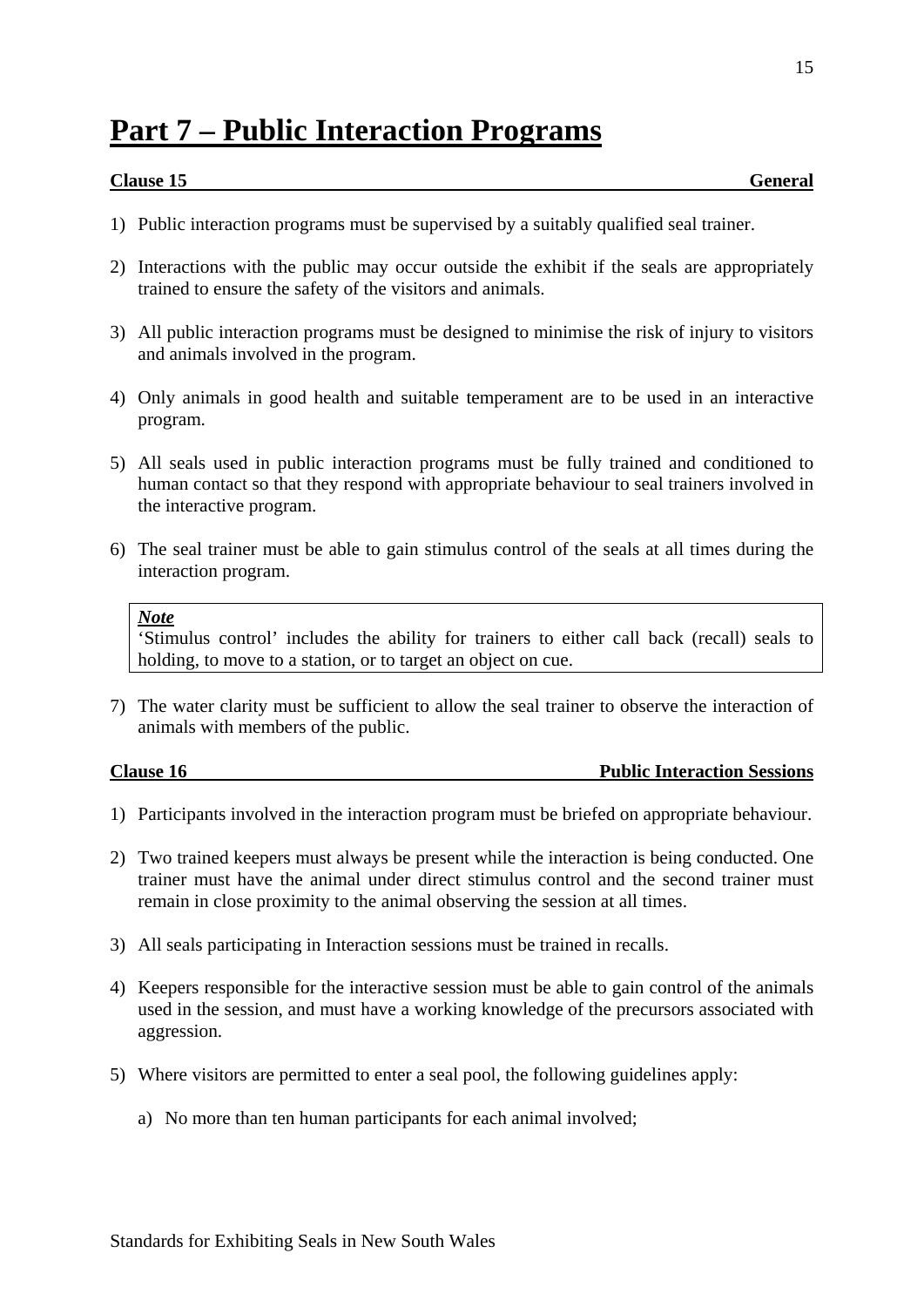- <span id="page-18-0"></span>b) No more than ten human participants for each seal trainer or other authorised program session staff member and no more than two seals to be used at any one time in one water body; and
- c) All participants must wear or be offered a personal flotation device while having an in-water session.
- 6) Where visitors are permitted to enter a seal enclosure but are not permitted to enter a seal pool, the following guidelines apply:
	- a) No more than ten human participants in the immediate area for each animal involved. Additional people may enter the area once others have left.
	- b) No more than ten participants for each seal trainer or other authorised program session staff member.
- 7) Public interaction time for each animal must not exceed two hours per day with at least one period of at least ten continuous hours each twenty-four hours without public interaction.
- 8) For each animal involved in a program, a rest period at least equal to the interactive session period must be allowed after each session.
- 9) The seal trainer conducting the program must monitor participants and deny participation to those assessed as representing a risk to the health and safety of the seals or people involved.
- 10) Before a public interaction session begins, all participants are to be given an orientation which informs them orally and in writing of the following:
	- a) Suitable clothing to be worn.
	- b) Session times.
	- c) The various program areas and the function that each performs.
- 11) Any participant that fails to comply with the rules or instructions given to them is to be removed from the program session.

## **Part 9 - References**

- Augee, M. (Ed.)(1988) *Marine Mammals of Australasia Field Biology and Captive Management*. The Royal Zoological Society, Sydney.
- Bonner, N. (2004) *Seals and Sealions of the World*. Facts on File, London.
- Bryden, M., Marsh, H. & Shaughnessy, P. (1998) *Dugongs, Whales, Dolphins and Seals*. Allan & Unwin, Sydney.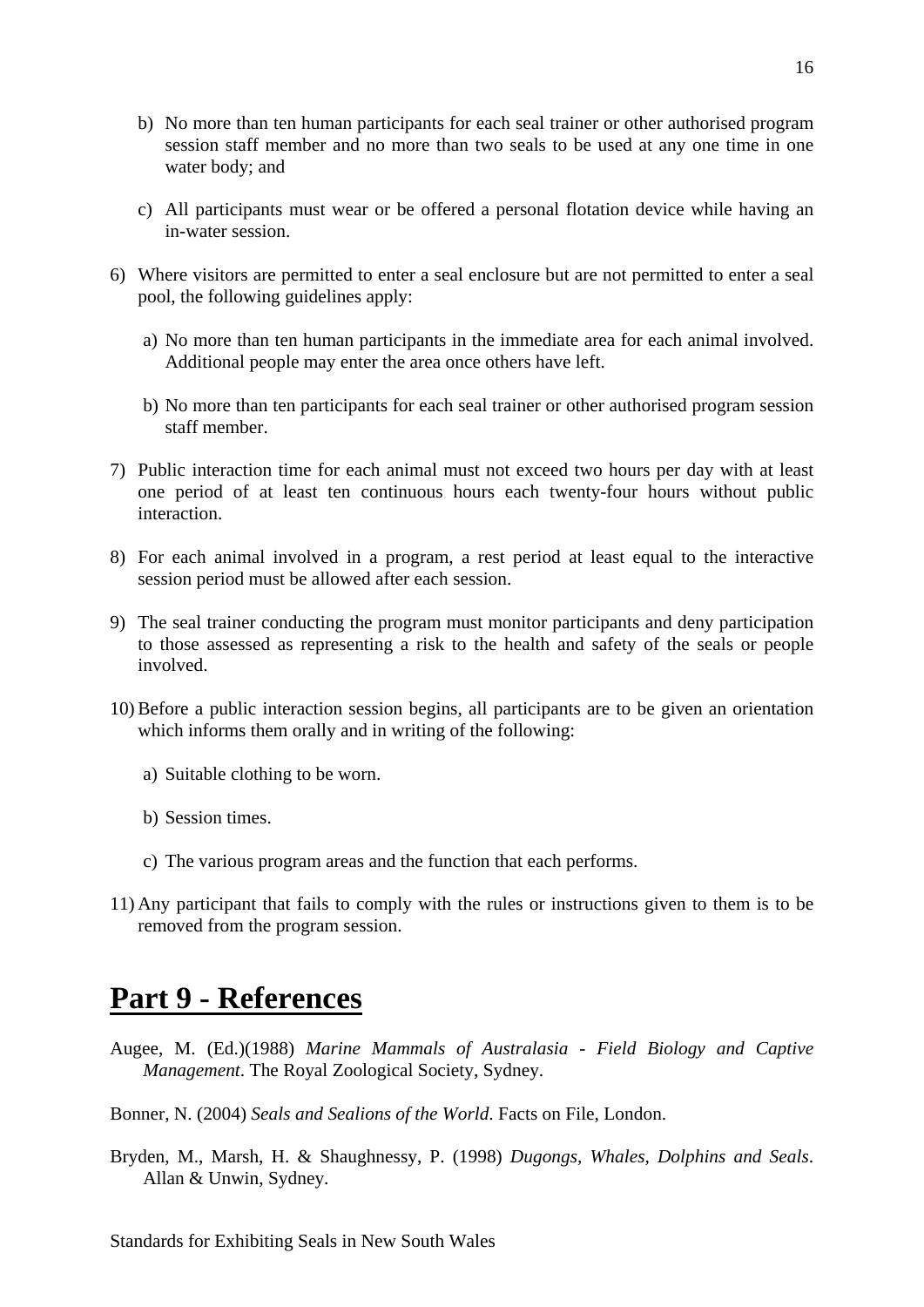- <span id="page-19-0"></span>Dierauf, L.A. & Gulland, F.M.D. (eds.)(2001) *Handbook of Marine Mammal Medicine*. Second Edition. CRC Press, Florida.
- Jefferson, T.A., Leatherwood, S. & Webber, M.A. (1993) *Marine Mammals of the World*. United Nations Environment Programme. Food and Agriculture Organisation of the United Nations, Rome.
- Laws, R.M. (1993) *Antarctic Seals: Research Methods and Techniques*. Cambridge University Press, Cambridge.
- Queensland Wildlife Parks Association (2003) Code of Practice. Recommended Minimum Standards For Exhibiting Fauna in Queensland. Marine Mammals. Draft 1. Queensland Wildlife Parks Association.
- Reeves, R.R., Stewart, B.S., Clapham, P.J., Powell, J.A. & Folkens, P.A. (2002) *Sea Mammals of the World*. A. & C. Black, London.
- Reijnders, P., Brasseur, S., van der Toorn, J., van der Wolf, P., Harwood, J., Lavigne, D. & Lowry, L. (eds.)(1993) *Seals, Fur Seals, Sea Lions and Walrus. Status Survey and Conservation Action Plan*. IUCN, Gland.
- Renouf, D. (1990) *Behaviour of Pinnipeds*. Chapman & Hall, London.
- Shaughnessy, P.D. (1999) *The Action Plan for Australian Seals*. Environment Australia, Canberra.

## **Acknowledgements**

Many thanks also to the staff of Taronga Zoo, Sydney Aquarium and Coffs Harbour Pet Porpoise Pool for their great efforts in developing these standards. Thanks also to the Queensland Wildlife Parks Association and the Queensland Department of Natural Resources, Mines and Water for information from their seal standards.